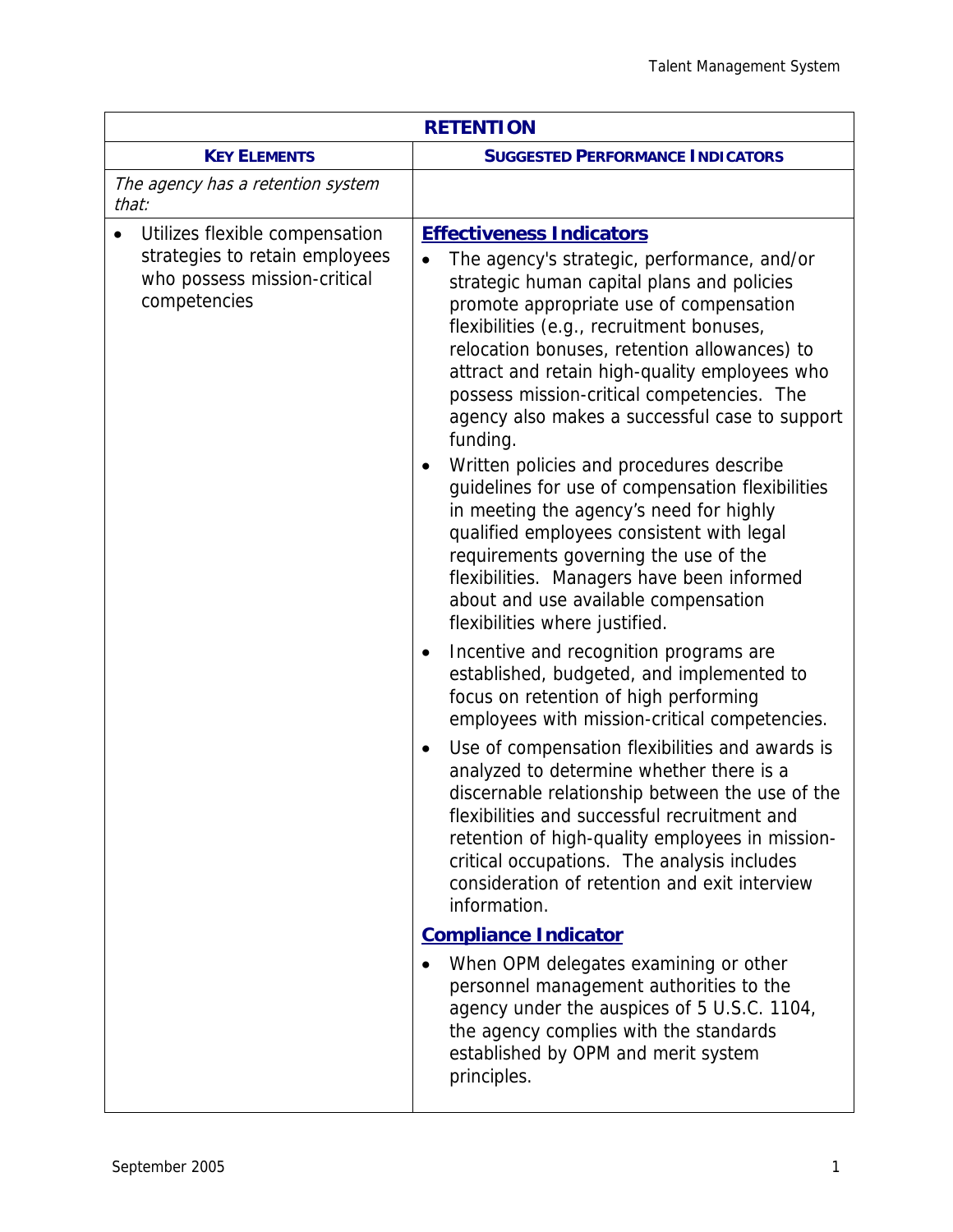| <b>RETENTION</b>                                                                                                                                                                                                                                                             |                                                                                                                                                                                                                                                                                                                                                                                                                                                                                                                                                                                                                                                                                                                                                                                                                                                                                                                                      |  |
|------------------------------------------------------------------------------------------------------------------------------------------------------------------------------------------------------------------------------------------------------------------------------|--------------------------------------------------------------------------------------------------------------------------------------------------------------------------------------------------------------------------------------------------------------------------------------------------------------------------------------------------------------------------------------------------------------------------------------------------------------------------------------------------------------------------------------------------------------------------------------------------------------------------------------------------------------------------------------------------------------------------------------------------------------------------------------------------------------------------------------------------------------------------------------------------------------------------------------|--|
| <b>KEY ELEMENTS</b>                                                                                                                                                                                                                                                          | <b>SUGGESTED PERFORMANCE INDICATORS</b>                                                                                                                                                                                                                                                                                                                                                                                                                                                                                                                                                                                                                                                                                                                                                                                                                                                                                              |  |
| The agency has a retention system<br>that:                                                                                                                                                                                                                                   |                                                                                                                                                                                                                                                                                                                                                                                                                                                                                                                                                                                                                                                                                                                                                                                                                                                                                                                                      |  |
| Develops short- and long-term<br>strategies and targeted<br>investments in current<br>employees to eliminate<br>competency gaps in mission-<br>critical occupations<br>Trains the current workforce in<br>$\bullet$<br>mission-critical competencies<br>needed by the agency | <b>Effectiveness Indicators</b><br>Strategies are developed and implemented for<br>reducing competency gaps through training,<br>development, or alternative sources (e.g.,<br>intern program, contractor outsourcing).<br>Staffing, training, and performance data<br>$\bullet$<br>indicate success in closing competency gaps.                                                                                                                                                                                                                                                                                                                                                                                                                                                                                                                                                                                                     |  |
| Documents planned and<br>$\bullet$<br>completed retention activities,<br>including requested budget<br>funding, staff allocation, and<br>management accountability                                                                                                           | <b>Effectiveness Indicators</b><br>Retention trends are tracked and analyzed by<br>the appropriate management level.<br>Exit interviews are conducted and<br>$\bullet$<br>data/information are analyzed at the<br>appropriate level to allow supervisors and<br>managers to address retention.<br>Senior leaders and managers manage resources<br>$\bullet$<br>and participate in the planning, communication,<br>and evaluation of retention strategies. Senior<br>leaders and managers and first-line supervisors<br>implement strategic retention initiatives in<br>partnership with HR.<br>Appropriate metrics, as defined by OPM<br>$\bullet$<br>guidance or developed by the agency, are<br>reported to senior managers and human<br>resource executives to assess the outcomes<br>from retention strategies.<br>Policies and procedures are established<br>$\bullet$<br>indicating how retention activities are<br>evaluated. |  |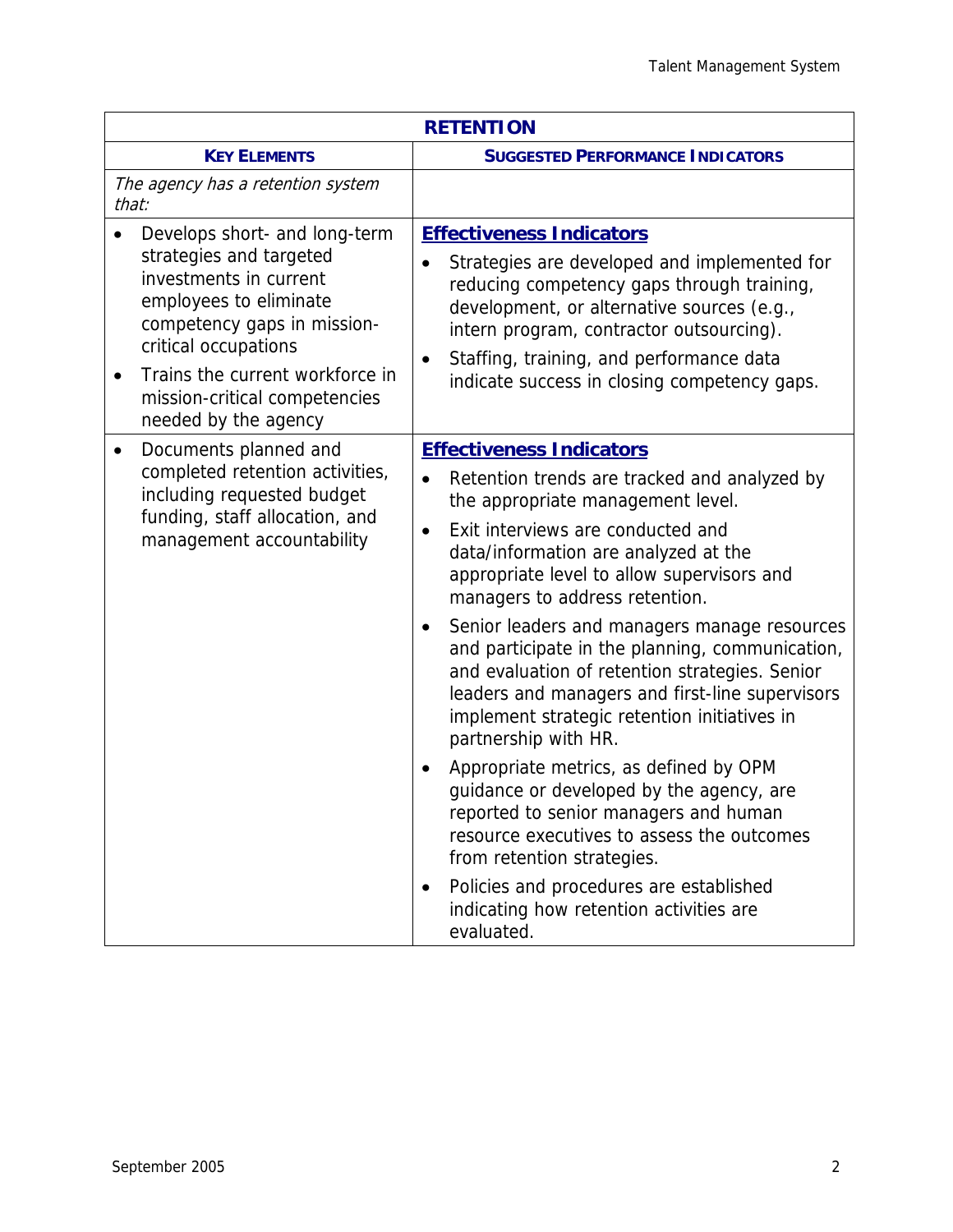| <b>RETENTION</b>                                                                                                                                                                                                                                                                |                                                                                                                                                                                                                                                                                                                                                                                                                                                                                                                                                                                                                                                                                                                                                                                                                                                                                                                                                                                                                                                                                                                                                                                                                                                                                                                                                                                                        |  |  |
|---------------------------------------------------------------------------------------------------------------------------------------------------------------------------------------------------------------------------------------------------------------------------------|--------------------------------------------------------------------------------------------------------------------------------------------------------------------------------------------------------------------------------------------------------------------------------------------------------------------------------------------------------------------------------------------------------------------------------------------------------------------------------------------------------------------------------------------------------------------------------------------------------------------------------------------------------------------------------------------------------------------------------------------------------------------------------------------------------------------------------------------------------------------------------------------------------------------------------------------------------------------------------------------------------------------------------------------------------------------------------------------------------------------------------------------------------------------------------------------------------------------------------------------------------------------------------------------------------------------------------------------------------------------------------------------------------|--|--|
| <b>KEY ELEMENTS</b>                                                                                                                                                                                                                                                             | <b>SUGGESTED PERFORMANCE INDICATORS</b>                                                                                                                                                                                                                                                                                                                                                                                                                                                                                                                                                                                                                                                                                                                                                                                                                                                                                                                                                                                                                                                                                                                                                                                                                                                                                                                                                                |  |  |
| The agency has a retention system<br>that:                                                                                                                                                                                                                                      |                                                                                                                                                                                                                                                                                                                                                                                                                                                                                                                                                                                                                                                                                                                                                                                                                                                                                                                                                                                                                                                                                                                                                                                                                                                                                                                                                                                                        |  |  |
| Creates a productive,<br>supportive work environment<br>through a variety of programs,<br>such as telework, childcare<br>assistance, fitness centers,<br>health assessments, safety<br>seminars, employee assistance<br>programs, parking facilities,<br>and transit subsidies. | <b>Effectiveness Indicators</b><br>The agency has determined which quality of<br>work/life programs meet the needs of the<br>workforce and has implemented programs to<br>promote flexible working arrangements and to<br>sustain a productive, supportive work<br>environment.<br>Senior leaders and managers promote the use<br>$\bullet$<br>of quality of work/life programs and provide<br>resources necessary to establish and sustain<br>these programs to create an effective<br>environment.<br>Policies and procedures describe guidelines for<br>$\bullet$<br>flexible working arrangements, including:<br>Temporary, term, and seasonal<br>appointments<br>Flexible and/or part-time work schedules<br>Telework, including technology required to<br>support it, where appropriate.<br>Policies and procedures describe guidelines for<br>sustaining a productive, supportive work<br>environment, including:<br>Ergonomic work stations<br>Reasonable accommodation<br>Child care/elder care assistance<br>Wellness programs (e.g., fitness centers,<br>health assessments)<br>Employee Assistance Program<br>Safety inspections and education<br>Parking facilities and transit subsidies<br>Benefits (e.g., Federal Employees Health<br>Benefits, Thrift Savings Plan, Flexible<br>Spending Accounts, defined-benefit pension<br>plan, life insurance, and long-term care<br>insurance). |  |  |